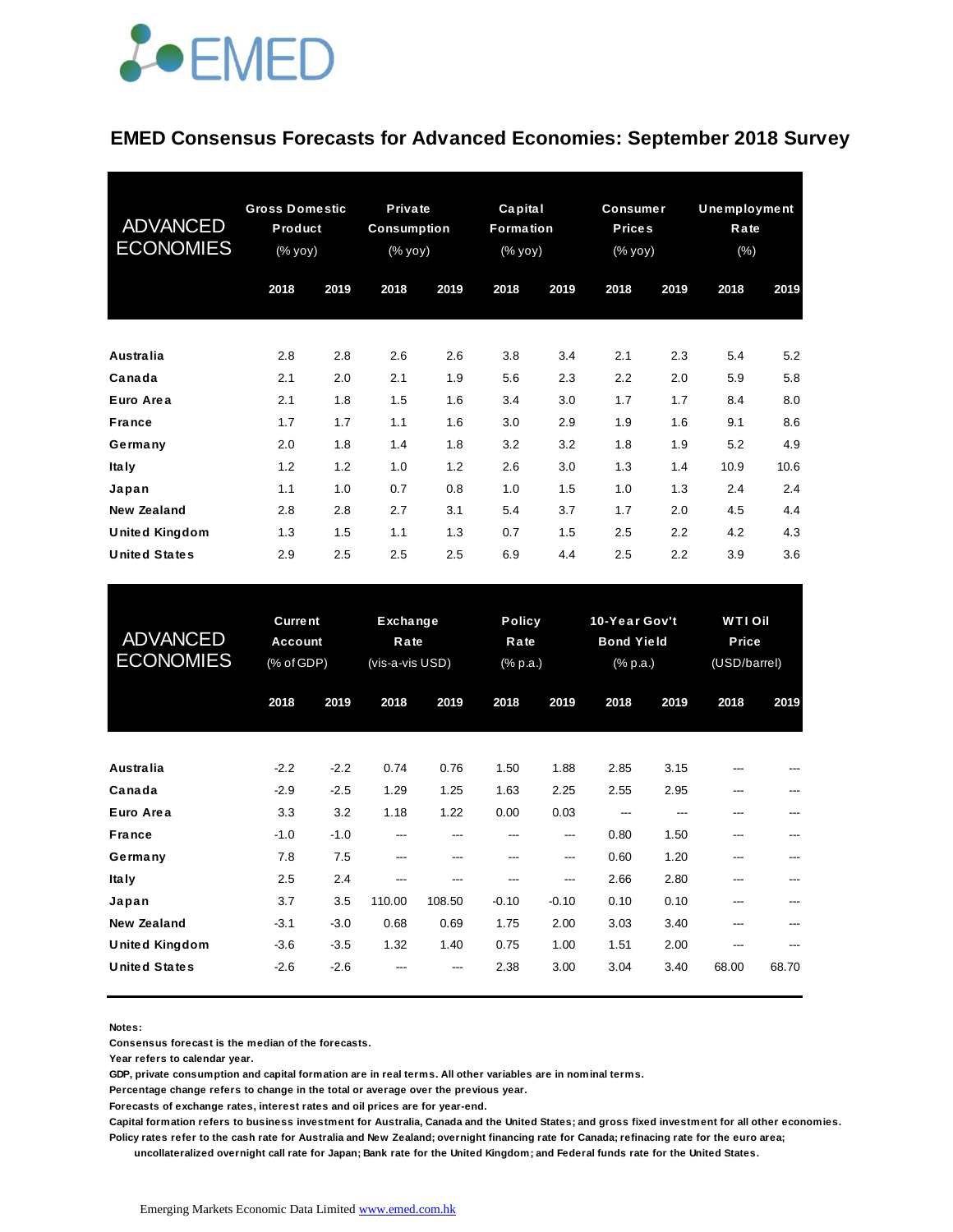

#### **EMED Consensus Forecasts for Emerging Markets: September 2018 Survey**

|                       | <b>Gross Domestic</b> |      | Private     |      | <b>Fixed</b> |      | Consumer      |      | <b>Unemployment</b>      |                        |
|-----------------------|-----------------------|------|-------------|------|--------------|------|---------------|------|--------------------------|------------------------|
| <b>EMERGING</b>       | Product               |      | Consumption |      | Investment   |      | <b>Prices</b> |      | Rate                     |                        |
| <b>MARKETS</b>        | (% yoy)               |      | (% yoy)     |      | (% yoy)      |      | (% yoy)       |      | $(\% )$                  |                        |
|                       |                       |      |             |      |              |      |               |      |                          |                        |
|                       | 2018                  | 2019 | 2018        | 2019 | 2018         | 2019 | 2018          | 2019 | 2018                     | 2019                   |
|                       |                       |      |             |      |              |      |               |      |                          |                        |
| Argentina             | 0.5                   | 1.5  | 0.0         | 0.6  | $-3.5$       | 2.5  | 29.2          | 21.4 | 8.8                      | 8.6                    |
| <b>Brazil</b>         | 1.6                   | 2.4  | 2.3         | 2.3  | 3.1          | 5.0  | 3.7           | 4.2  | 12.2                     | 11.4                   |
| Chile                 | 3.6                   | 3.3  | 3.5         | 3.3  | 4.0          | 4.1  | 2.5           | 3.0  | 6.8                      | 6.7                    |
| China                 | 6.6                   | 6.3  | 8.5         | 7.9  | 5.9          | 5.6  | 2.1           | 2.3  | 4.0                      | 4.0                    |
| Colombia              | 2.5                   | 3.1  | 2.5         | 2.9  | 2.7          | 4.4  | 3.3           | 3.4  | 9.9                      | 10.0                   |
| <b>Czech Republic</b> | 3.4                   | 3.0  | 2.9         | 2.1  | 5.3          | 4.0  | 2.2           | 2.2  | 2.4                      | 2.3                    |
| <b>Hong Kong</b>      | 3.5                   | 2.5  | 3.4         | 2.5  | 1.9          | 1.6  | 2.2           | 2.2  | 3.3                      | 3.3                    |
| Hungary               | 4.0                   | 3.0  | 4.1         | 3.6  | 11.7         | 7.2  | 2.7           | 3.0  | 3.9                      | 3.7                    |
| India                 | 7.4                   | 7.5  | 6.7         | 6.6  | 10.3         | 8.1  | 4.8           | 4.8  | $\hspace{0.05cm} \ldots$ | $\qquad \qquad \cdots$ |
| Indonesia             | 5.2                   | 5.4  | 5.1         | 5.2  | 6.2          | 4.6  | 3.6           | 4.0  | 5.5                      | 5.3                    |
| Malaysia              | 5.0                   | 5.0  | 5.6         | 4.6  | 5.3          | 8.0  | 2.1           | 2.5  | 3.3                      | 3.2                    |
| <b>Mexico</b>         | 2.1                   | 2.1  | 2.6         | 2.3  | 1.3          | 1.9  | 4.6           | 3.8  | 3.4                      | 3.5                    |
| <b>Philippines</b>    | 6.5                   | 6.5  | 5.9         | 5.8  | 10.0         | 10.2 | 4.5           | 3.9  | 5.4                      | 5.0                    |
| Poland                | 4.5                   | 3.5  | 4.5         | 4.0  | 7.7          | 6.4  | 1.8           | 2.3  | 4.0                      | 3.9                    |
| Russia                | 1.8                   | 1.7  | 3.0         | 2.3  | 3.5          | 3.3  | 3.0           | 4.0  | 5.0                      | 4.9                    |
| Singapore             | 3.0                   | 2.7  | 2.9         | 3.7  | 1.5          | 3.5  | 0.8           | 1.2  | 2.2                      | 2.3                    |
| South Korea           | 2.9                   | 2.8  | 2.7         | 2.4  | 2.6          | 2.2  | 1.7           | 1.9  | 3.6                      | 3.7                    |
| Taiwan                | 2.7                   | 2.4  | 2.4         | 2.0  | 2.8          | 1.3  | 1.5           | 1.4  | 3.7                      | 3.8                    |
| <b>Thailand</b>       | 4.3                   | 3.8  | 3.5         | 3.3  | 4.3          | 4.7  | 1.2           | 1.5  | 1.0                      | 0.9                    |
| Turkey                | 4.2                   | 3.1  | 4.3         | 2.5  | 4.4          | 2.5  | 12.7          | 10.6 | 10.9                     | 10.9                   |

|                       | <b>Money</b>     |                        | <b>Merchandise</b> |      | <b>Merchandise</b> |        | Current        |        | Exchange        |       |
|-----------------------|------------------|------------------------|--------------------|------|--------------------|--------|----------------|--------|-----------------|-------|
| EMERGING              | <b>Supply M2</b> |                        | <b>Exports</b>     |      | <b>Imports</b>     |        | <b>Account</b> |        | Rate            |       |
| <b>MARKETS</b>        | (% yoy)          |                        | $(%$ (% yoy)       |      | $(%$ (% yoy)       |        | (% of GDP)     |        | (vis-a-vis USD) |       |
|                       | 2018             | 2019                   | 2018               | 2019 | 2018               | 2019   | 2018           | 2019   | 2018            | 2019  |
|                       |                  |                        |                    |      |                    |        |                |        |                 |       |
| Argentina             | 27.6             | 23.3                   | 2.2                | 5.4  | 1.3                | 3.2    | $-4.4$         | $-4.1$ | 34.75           | 39.90 |
| <b>Brazil</b>         | 6.4              | 6.8                    | 3.4                | 3.0  | 8.3                | 6.3    | $-1.1$         | $-1.7$ | 3.73            | 3.60  |
| Chile                 | 11.0             | 9.0                    | 7.1                | 5.2  | 8.6                | 6.1    | $-1.6$         | $-1.6$ | 630             | 615   |
| China                 | 8.4              | 8.4                    | 6.7                | 3.7  | 13.0               | 5.0    | 1.0            | 1.0    | 6.70            | 6.58  |
| Colombia              | 11.1             | 12.3                   | 5.8                | 2.9  | 5.1                | 6.1    | $-2.9$         | $-3.0$ | 2975            | 2975  |
| <b>Czech Republic</b> | $\sim$ $\sim$    | $\sim$ $\sim$          | 4.7                | 4.8  | 6.2                | 4.4    | 0.5            | 0.6    | 22.0            | 21.6  |
| <b>Hong Kong</b>      | 7.4              | 7.6                    | 4.6                | 4.2  | 4.6                | 4.1    | 3.3            | 3.2    | 7.82            | 7.80  |
| Hungary               | 4.1              | $---$                  | 6.3                | 2.4  | 7.4                | 2.7    | 2.3            | 2.0    | 291             | 285   |
| India                 | 11.0             | ---                    | 9.8                | 8.2  | 10.0               | 7.0    | $-2.0$         | $-2.2$ | 67.8            | 66.2  |
| Indonesia             | 12.0             | ---                    | 5.9                | 8.9  | 8.4                | 10.0   | $-2.1$         | $-2.2$ | 14200           | 14306 |
| Malaysia              | 3.9              | $\qquad \qquad \cdots$ | 7.0                | 7.0  | 7.0                | 8.5    | 3.0            | 2.7    | 3.95            | 3.90  |
| Mexico                | 9.6              | 9.5                    | 9.5                | 5.3  | 8.9                | 5.7    | $-1.8$         | $-1.8$ | 19.0            | 19.0  |
| <b>Philippines</b>    | 15.8             | 11.9                   | 6.8                | 10.0 | 7.4                | 9.5    | $-1.0$         | $-1.2$ | 53.0            | 53.5  |
| Poland                | 8.5              | 7.8                    | 7.0                | 7.2  | 7.5                | 7.7    | $-0.6$         | $-1.0$ | 3.60            | 3.53  |
| Russia                | 10.5             | 10.0                   | 3.4                | 11.7 | 7.0                | $-0.5$ | 3.9            | 3.8    | 66.0            | 65.5  |
| <b>Singapore</b>      | 6.2              | $---$                  | 4.6                | 8.3  | 5.6                | 8.7    | 19.2           | 19.0   | 1.35            | 1.33  |
| South Korea           | 6.3              | 6.2                    | 5.3                | 4.4  | 4.8                | 3.4    | 5.0            | 5.0    | 1105            | 1071  |
| Taiwan                | 4.1              | 3.8                    | 6.6                | 6.9  | 8.7                | 7.3    | 13.7           | 13.5   | 30.2            | 30.0  |
| <b>Thailand</b>       | 5.0              | 6.0                    | 8.6                | 5.3  | 12.2               | 6.8    | 8.8            | 7.5    | 32.5            | 32.0  |
| Turkey                | 14.7             | 17.0                   | 5.2                | 4.9  | 5.7                | 2.6    | $-6.0$         | $-5.0$ | 5.12            | 6.45  |
|                       |                  |                        |                    |      |                    |        |                |        |                 |       |

**Notes:** 

**Consensus forecast is the median of the forecasts.**

**Year refers to calendar year except for India for which fiscal year (April to March) is used. GDP, private consumption and fixed investment are in real terms. All other variables are in nominal terms.**

**Percentage change refers to change in the total or average over the previous year, except for money supply growth which is based on year-end figures.**

**Forecasts of exchange rates and interest rates are for year-end.**

**Forecasts for India are FY18/19 and FY19/20**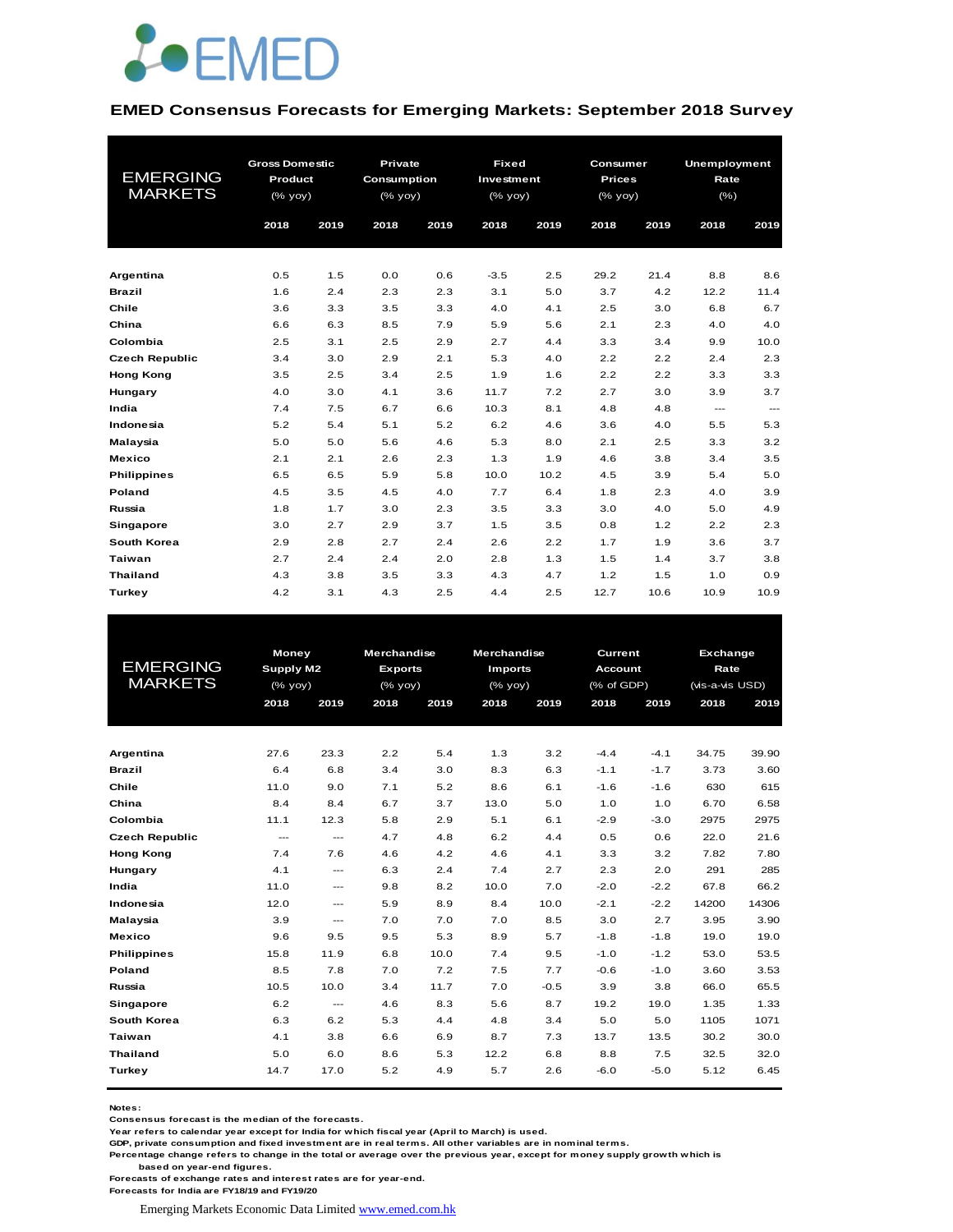## **JOEMED**

### **EMED Consensus Forecasts for the United States: September 2018 Survey**

| <b>UNITED STATES</b>             | <b>Gross Domestic</b><br>Product<br>(% yoy)<br>2018<br>2019 |     | <b>Consumer</b><br><b>Prices</b><br>(% yoy)<br>2018 | 2019 | <b>UNITED STATES</b>                | <b>Gross Domestic</b><br>Product<br>(% yoy)<br>2018 | 2019 | <b>Consumer</b><br><b>Prices</b><br>(% yoy)<br>2018 | 2019 |
|----------------------------------|-------------------------------------------------------------|-----|-----------------------------------------------------|------|-------------------------------------|-----------------------------------------------------|------|-----------------------------------------------------|------|
|                                  |                                                             |     |                                                     |      |                                     |                                                     |      |                                                     |      |
| <b>ABN AMRO</b>                  | 3.0                                                         | 2.7 | 2.4                                                 | 2.2  | Intesa Sanpaolo                     | 2.8                                                 | 2.6  | 2.5                                                 | 1.8  |
| <b>Action Economics</b>          | 1.5                                                         | 2.3 | 1.3                                                 | 2.6  | <b>Kiel Institute</b>               | 2.8                                                 | 2.4  | 2.5                                                 | 2.3  |
| <b>AIB Global Treasury</b>       | 2.6                                                         | 2.1 | 2.4                                                 | 2.2  | <b>Moody's Analytics</b>            | 3.0                                                 | 2.7  | 2.6                                                 | 2.5  |
| Allianz                          | 2.6                                                         | 2.2 | 2.3                                                 | 2.4  | <b>Mortgage Bankers Association</b> | 3.0                                                 | 2.3  | 2.6                                                 | 2.4  |
| <b>Bank Julius Baer</b>          | 2.9                                                         | 2.7 | 2.5                                                 | 2.3  | <b>NAR</b>                          | 3.0                                                 | 2.7  | 2.9                                                 | 2.7  |
| <b>BayernLB</b>                  | 2.9                                                         | 2.6 | 2.5                                                 | 2.1  | <b>National Bank of Canada</b>      | 3.0                                                 | 2.3  | 2.5                                                 | 2.3  |
| <b>BBVA</b>                      | 2.8                                                         | 2.8 | 2.6                                                 | 2.7  | <b>NIESR</b>                        | 2.9                                                 | 2.7  | 2.3                                                 | 2.3  |
| <b>Berenberg Capital Markets</b> | 2.9                                                         | 2.8 | 2.6                                                 | 2.3  | <b>Northern Trust</b>               | 3.0                                                 | 2.4  | 2.5                                                 | 2.5  |
| <b>BMO Capital Markets</b>       | 2.8                                                         | 2.5 | $2.2\,$                                             | 2.1  | <b>OCBC Bank</b>                    | 2.9                                                 | 2.5  | 2.5                                                 | 2.4  |
| <b>BNP Paribas</b>               | 2.8                                                         | 1.8 | 2.5                                                 | 2.1  | <b>PNC</b>                          | 3.0                                                 | 3.0  | 2.4                                                 | 2.2  |
| <b>Capital Economics</b>         | 2.9                                                         | 2.0 | 2.3                                                 | 2.2  | Prometeia                           | 2.9                                                 | 2.4  | 2.7                                                 | 2.2  |
| <b>CIBC World Markets</b>        | 2.9                                                         | 1.9 | 2.7                                                 | 2.5  | <b>Raymond James</b>                | 2.8                                                 | 2.1  | 2.5                                                 | 2.1  |
| <b>Comerica Bank</b>             | 2.9                                                         | 2.9 | 2.4                                                 | 2.0  | Royal Bank of Canada                | 2.8                                                 | 2.4  | 2.6                                                 | 2.5  |
| Commerzbank                      | 2.8                                                         | 2.3 | 2.5                                                 | 2.5  | <b>Schroders</b>                    | 2.8                                                 | 2.4  | 2.8                                                 | 2.6  |
| <b>Credit Agricole</b>           | 3.1                                                         | 2.9 | 2.5                                                 | 2.1  | Scotia Capital                      | 2.9                                                 | 2.4  | 2.8                                                 | 2.1  |
| <b>Credit Suisse</b>             | 2.9                                                         | 2.5 | 2.4                                                 | 2.0  | <b>Societe Generale</b>             | 2.8                                                 | 1.6  | 2.4                                                 | 1.9  |
| Daiwa Institute of Research      | 2.9                                                         | 2.3 | 2.4                                                 | 2.2  | <b>Standard &amp; Poor's</b>        | 3.0                                                 | 2.5  | 2.2                                                 | 2.2  |
| Danske Bank                      | 2.7                                                         | 2.5 | 2.5                                                 | 2.0  | <b>TD Economics</b>                 | 3.0                                                 | 2.8  | 2.5                                                 | 2.1  |
| <b>DBS Bank</b>                  | 2.6                                                         | 2.5 | 1.8                                                 | 1.8  | University of Michigan - RSQE       | 2.9                                                 | 2.8  | 2.4                                                 | 2.0  |
| Deka Bank                        | 2.8                                                         | 2.2 | 2.6                                                 | 2.3  | <b>UOB</b>                          | 2.5                                                 | 2.3  | 2.5                                                 | 2.5  |
| <b>Desjardins</b>                | 2.8                                                         | 2.6 | 2.5                                                 | 2.2  | <b>Wells Fargo</b>                  | 2.9                                                 | 2.8  | 2.5                                                 | 2.5  |
| <b>DIW Berlin</b>                | 2.8                                                         | 2.5 | 2.6                                                 | 2.1  |                                     |                                                     |      |                                                     |      |
| <b>DZ Bank</b>                   | 2.9                                                         | 2.5 | 2.6                                                 | 2.6  | <b>CONSENSUS</b>                    |                                                     |      |                                                     |      |
| <b>Fannie Mae</b>                | 2.9                                                         | 2.6 | 2.5                                                 | 2.3  | Median                              | 2.9                                                 | 2.5  | 2.5                                                 | 2.2  |
| <b>First Trust Advisors</b>      | 3.0                                                         | 3.0 | 2.5                                                 | 2.5  | Mean                                | 2.9                                                 | 2.5  | 2.5                                                 | 2.3  |
| <b>Freddie Mac</b>               | 2.7                                                         | 2.5 | 2.6                                                 | 2.4  | High                                | 3.1                                                 | 3.0  | 2.9                                                 | 2.7  |
| Handelsbanken                    | 2.8                                                         | 2.0 | 2.0                                                 | 2.2  | Low                                 | 2.5                                                 | 1.6  | 1.8                                                 | 1.8  |
| <b>ING</b>                       | 3.0                                                         | 2.6 | 2.6                                                 | 2.2  | <b>Standard Deviation</b>           | 0.1                                                 | 0.3  | 0.2                                                 | 0.2  |
| Continues in the next column     |                                                             |     |                                                     |      |                                     |                                                     |      |                                                     |      |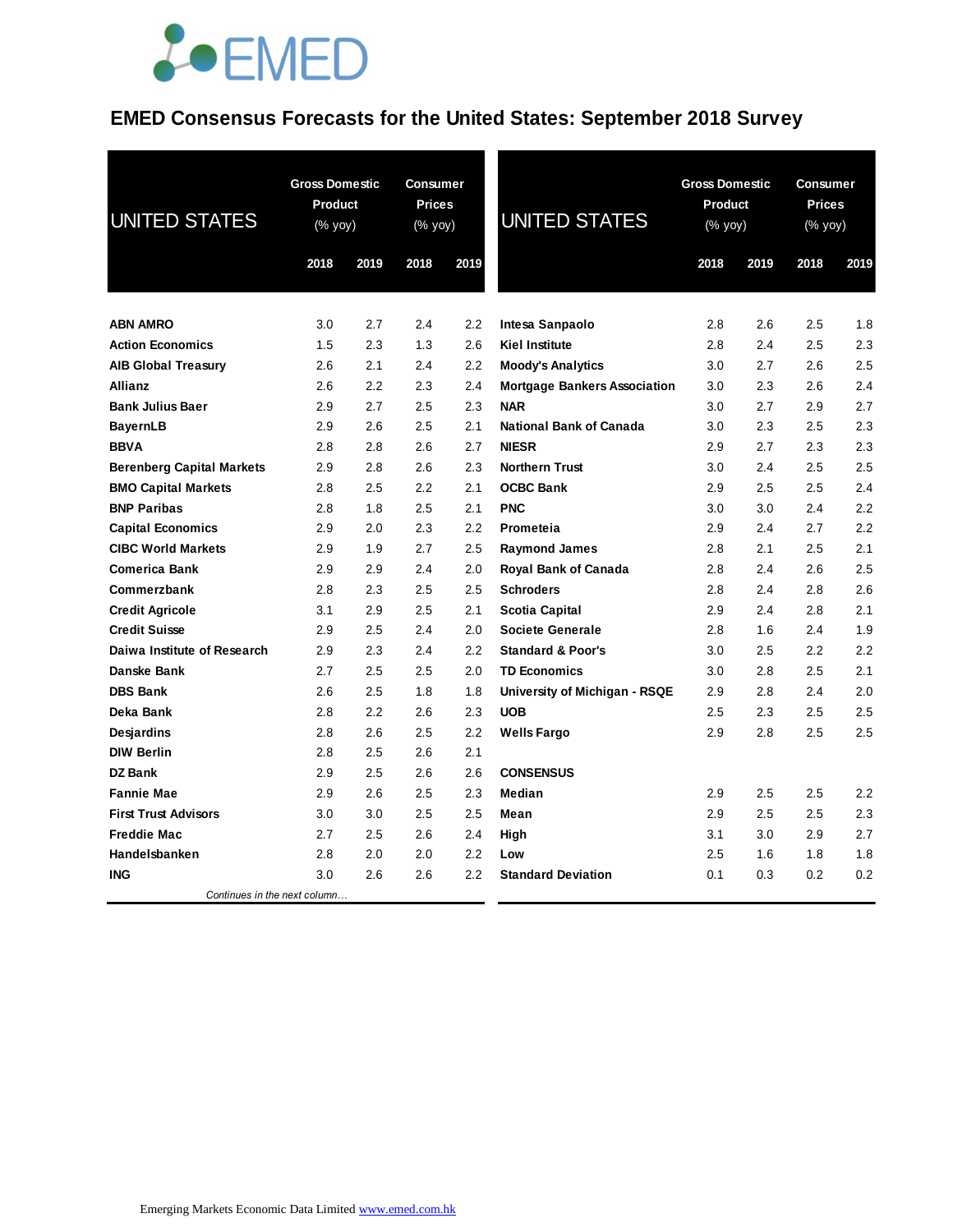

### **EMED Consensus Forecasts for the Euro Area: September 2018 Survey**

| <b>EURO AREA</b>                 | <b>Gross Domestic</b><br><b>Product</b><br>(% yoy) |      | <b>Consumer</b><br><b>Prices</b><br>$(% \mathsf{Y}^{\prime }\mathsf{Y}^{\prime }\mathsf{Y}^{\prime })$ |      | <b>EURO AREA</b>            |      | <b>Gross Domestic</b><br><b>Product</b><br>(% yoy) |      | <b>Consumer</b><br><b>Prices</b><br>(% yoy) |  |
|----------------------------------|----------------------------------------------------|------|--------------------------------------------------------------------------------------------------------|------|-----------------------------|------|----------------------------------------------------|------|---------------------------------------------|--|
|                                  | 2018                                               | 2019 | 2018                                                                                                   | 2019 |                             | 2018 | 2019                                               | 2018 | 2019                                        |  |
| <b>ABN AMRO</b>                  | 2.2                                                | 2.1  | 1.7                                                                                                    | 1.4  | Intesa Sanpaolo             | 2.0  | 1.7                                                | 1.8  | 1.9                                         |  |
| <b>AIB Global Treasury</b>       | 2.3                                                | 1.9  | 1.6                                                                                                    | 1.6  | <b>Kiel Institute</b>       | 2.1  | 1.9                                                | 1.7  | 1.7                                         |  |
| Allianz                          | 2.2                                                | 2.0  | 1.5                                                                                                    | 1.7  | <b>Moody's Analytics</b>    | 2.0  | 1.9                                                | 1.6  | 1.6                                         |  |
| <b>Bank Julius Baer</b>          | 2.1                                                | 1.7  | 1.8                                                                                                    | 2.0  | <b>NIESR</b>                | 2.4  | 2.2                                                | 1.6  | 1.6                                         |  |
| <b>BayernLB</b>                  | 2.1                                                | 1.6  | 1.6                                                                                                    | 1.7  | <b>OCBC Bank</b>            | 2.2  | 1.9                                                | 1.8  | 1.5                                         |  |
| <b>Berenberg Capital Markets</b> | 2.0                                                | 2.0  | 1.7                                                                                                    | 1.6  | Prometeia                   | 2.1  | 1.8                                                | 1.7  | 1.8                                         |  |
| <b>BMO Capital Markets</b>       | 2.1                                                | 1.8  | 1.8                                                                                                    | 1.9  | <b>Royal Bank of Canada</b> | 2.1  | 1.8                                                | 1.7  | 1.7                                         |  |
| <b>BNP Paribas</b>               | 2.0                                                | 1.5  | 1.9                                                                                                    | 1.9  | <b>Schroders</b>            | 2.0  | 1.7                                                | 1.8  | 1.6                                         |  |
| <b>Capital Economics</b>         | 2.2                                                | 2.0  | 1.6                                                                                                    | 1.0  | <b>Scotia Capital</b>       | 2.2  | 1.9                                                | 1.9  | 1.7                                         |  |
| <b>CIBC World Markets</b>        | 2.1                                                | 1.5  | 1.6                                                                                                    | 1.9  | Societe Generale            | 2.1  | 1.9                                                | 1.8  | 1.4                                         |  |
| Commerzbank                      | 2.0                                                | 1.8  | 1.7                                                                                                    | 1.4  | <b>TD Economics</b>         | 2.1  | 1.9                                                | 1.7  | 1.6                                         |  |
| <b>Credit Agricole</b>           | 2.2                                                | 2.0  | 1.6                                                                                                    | 1.5  | <b>UOB</b>                  | 2.3  | 1.9                                                | 1.5  | 1.6                                         |  |
| <b>Credit Suisse</b>             | 2.1                                                | 2.0  | 1.8                                                                                                    | 1.7  | <b>Wells Fargo</b>          | 2.1  | 2.1                                                | 1.7  | 1.8                                         |  |
| Danske Bank                      | 2.0                                                | 1.7  | 1.7                                                                                                    | 1.5  |                             |      |                                                    |      |                                             |  |
| <b>DBS Bank</b>                  | 2.2                                                | 2.2  | 1.4                                                                                                    | 1.4  |                             |      |                                                    |      |                                             |  |
| Deka Bank                        | 2.1                                                | 1.7  | 1.7                                                                                                    | 1.7  |                             |      |                                                    |      |                                             |  |
| <b>DIW Berlin</b>                | 2.0                                                | 1.7  | 1.9                                                                                                    | 1.8  | <b>CONSENSUS</b>            |      |                                                    |      |                                             |  |
| <b>DZ Bank</b>                   | 1.9                                                | 1.5  | 1.8                                                                                                    | 1.8  | Median                      | 2.1  | 1.8                                                | 1.7  | 1.7                                         |  |
| <b>ETLA</b>                      | 2.1                                                | 1.8  | 1.6                                                                                                    | 1.8  | Mean                        | 2.1  | 1.8                                                | 1.7  | 1.7                                         |  |
| <b>EUROFER</b>                   | 2.1                                                | 1.8  | 1.9                                                                                                    | 1.8  | High                        | 2.4  | 2.2                                                | 1.9  | 2.0                                         |  |
| Handelsbanken                    | 2.1                                                | 1.8  | 1.7                                                                                                    | 1.8  | Low                         | 1.9  | 1.5                                                | 1.4  | 1.0                                         |  |
| <b>ING</b>                       | 2.4                                                | 1.8  | 1.5                                                                                                    | 1.7  | <b>Standard Deviation</b>   | 0.1  | 0.2                                                | 0.1  | 0.2                                         |  |
| Continues in the next column     |                                                    |      |                                                                                                        |      |                             |      |                                                    |      |                                             |  |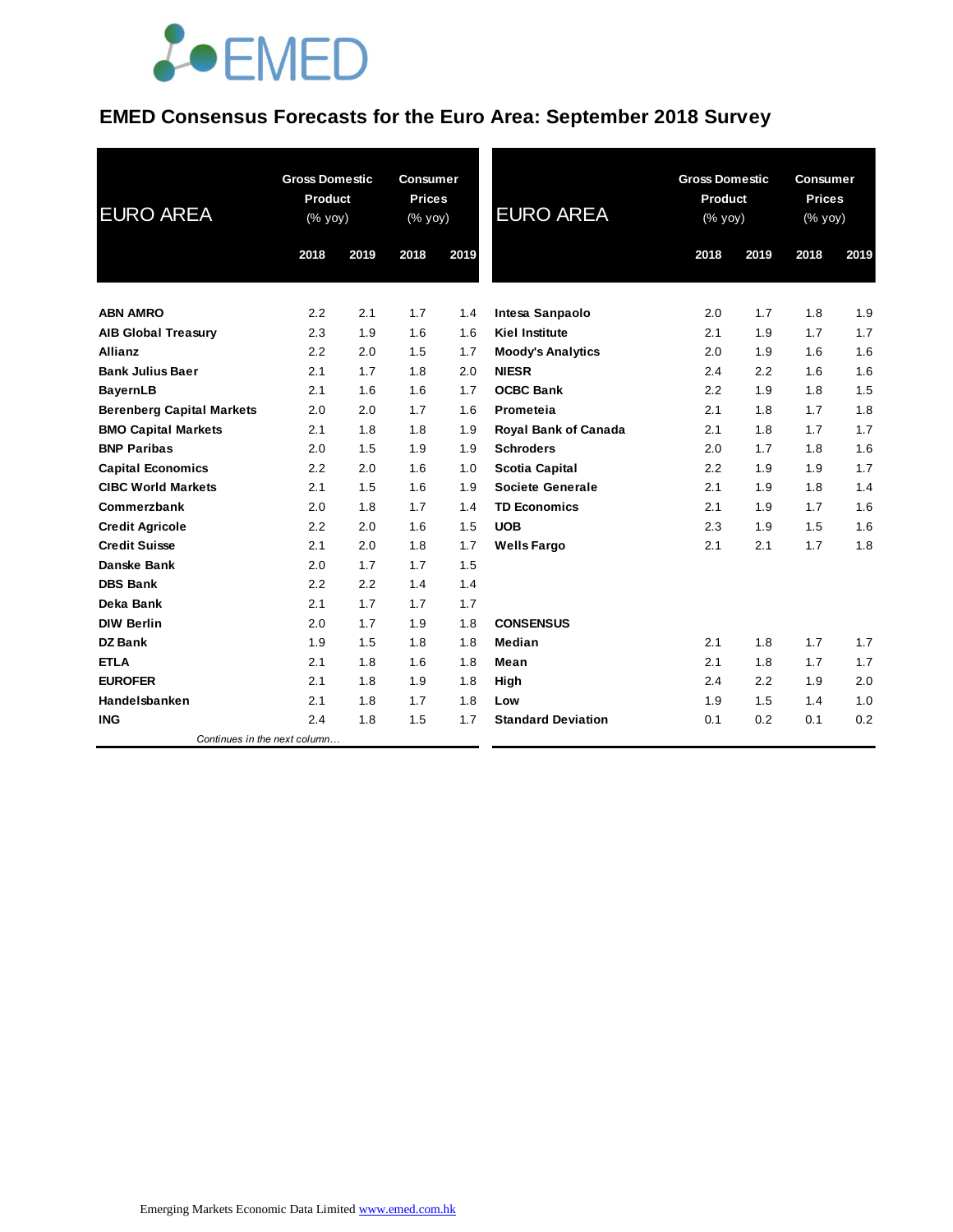# **JOEMED**

### **EMED Consensus Forecasts for Japan: September 2018 Survey**

| <b>JAPAN</b>                     | <b>Gross Domestic</b><br><b>Product</b><br>(% yoy) |      | <b>Consumer</b><br><b>Prices</b><br>(% yoy) |      | <b>JAPAN</b>              | <b>Gross Domestic</b><br>Product<br>(% yoy) |      | <b>Consumer</b><br><b>Prices</b><br>$(% \mathsf{Y}^{\prime }\mathsf{Y}^{\prime }\mathsf{Y}^{\prime })$ |      |
|----------------------------------|----------------------------------------------------|------|---------------------------------------------|------|---------------------------|---------------------------------------------|------|--------------------------------------------------------------------------------------------------------|------|
|                                  | 2018                                               | 2019 | 2018                                        | 2019 |                           | 2018                                        | 2019 | 2018                                                                                                   | 2019 |
| <b>ABN AMRO</b>                  | 1.1                                                | 0.9  | 1.0                                         | 0.8  | <b>JCER</b>               | 1.2                                         | 0.9  | 0.9                                                                                                    | 1.6  |
| <b>AIB Global Treasury</b>       | 1.4                                                | 1.1  | 1.0                                         | 0.5  | <b>Kiel Institute</b>     | 0.9                                         | 1.2  | 0.9                                                                                                    | 1.2  |
| <b>Allianz</b>                   | 1.2                                                | 1.0  | 1.2                                         | 1.5  | <b>Mizuho Securities</b>  | 1.2                                         | 0.9  | 1.0                                                                                                    | 0.8  |
| <b>Bank Julius Baer</b>          | 0.9                                                | 1.1  | 1.1                                         | 0.9  | <b>Moody's Analytics</b>  | 0.9                                         | 0.7  | 0.8                                                                                                    | 1.0  |
| Bank of Tokyo-Mitsubishi UFJ     | 1.2                                                | 0.9  | 1.1                                         | 1.5  | <b>NIESR</b>              | 1.0                                         | 1.0  | 0.8                                                                                                    | 1.4  |
| <b>BayernLB</b>                  | 0.6                                                | 0.5  | 0.8                                         | 1.0  | <b>OCBC Bank</b>          | 1.0                                         | 1.0  | 1.0                                                                                                    | 1.0  |
| <b>Berenberg Capital Markets</b> | 1.0                                                | 1.0  | 1.0                                         | 1.3  | Prometeia                 | 0.8                                         | 1.2  | 1.0                                                                                                    | 1.4  |
| <b>BMO Capital Markets</b>       | 1.0                                                | 1.2  | 0.8                                         | 1.4  | <b>Schroders</b>          | 1.0                                         | 1.0  | 0.9                                                                                                    | 1.3  |
| <b>BNP Paribas</b>               | 0.9                                                | 0.6  | 1.0                                         | 1.0  | <b>Scotia Capital</b>     | 1.1                                         | 0.9  | 1.0                                                                                                    | 2.3  |
| <b>Capital Economics</b>         | 1.2                                                | 1.0  | 1.0                                         | 1.0  | <b>Societe Generale</b>   | 1.1                                         | 1.4  | 0.9                                                                                                    | 1.4  |
| <b>CIBC World Markets</b>        | 1.2                                                | 0.8  | 0.9                                         | 1.1  | <b>TD Economics</b>       | 1.0                                         | 1.3  | 1.1                                                                                                    | 1.3  |
| Commerzbank                      | 0.8                                                | 1.2  | 0.8                                         | 0.8  | <b>UOB</b>                | 1.8                                         | 1.9  | 1.8                                                                                                    | 1.9  |
| <b>Credit Agricole</b>           | 1.0                                                | 1.8  | 1.0                                         | 1.3  | <b>Wells Fargo</b>        | 1.2                                         | 1.2  | 1.0                                                                                                    | 1.1  |
| <b>Credit Suisse</b>             | 1.3                                                | 1.0  | 0.7                                         | 0.8  |                           |                                             |      |                                                                                                        |      |
| Daiwa Institute of Research      | 1.0                                                | 0.8  | 0.9                                         | 1.3  |                           |                                             |      |                                                                                                        |      |
| <b>DBS Bank</b>                  | 1.1                                                | 0.9  | 0.8                                         | 1.0  | <b>CONSENSUS</b>          |                                             |      |                                                                                                        |      |
| Deka Bank                        | 0.8                                                | 0.7  | 0.8                                         | 1.5  | <b>Median</b>             | 1.0                                         | 1.0  | 1.0                                                                                                    | 1.3  |
| <b>DIW Berlin</b>                | 1.1                                                | 1.0  | 1.0                                         | 1.1  | Mean                      | 1.1                                         | 1.0  | 1.0                                                                                                    | 1.2  |
| <b>DZ Bank</b>                   | 0.8                                                | 1.0  | 1.0                                         | 1.3  | High                      | 1.8                                         | 1.9  | 1.8                                                                                                    | 2.3  |
| <b>ING</b>                       | 1.8                                                | 1.3  | 1.3                                         | 1.9  | Low                       | 0.6                                         | 0.5  | 0.7                                                                                                    | 0.5  |
| Intesa Sanpaolo                  | 0.9                                                | 1.1  | 0.9                                         | 1.1  | <b>Standard Deviation</b> | 0.3                                         | 0.3  | 0.2                                                                                                    | 0.4  |
| Continues in the next column     |                                                    |      |                                             |      |                           |                                             |      |                                                                                                        |      |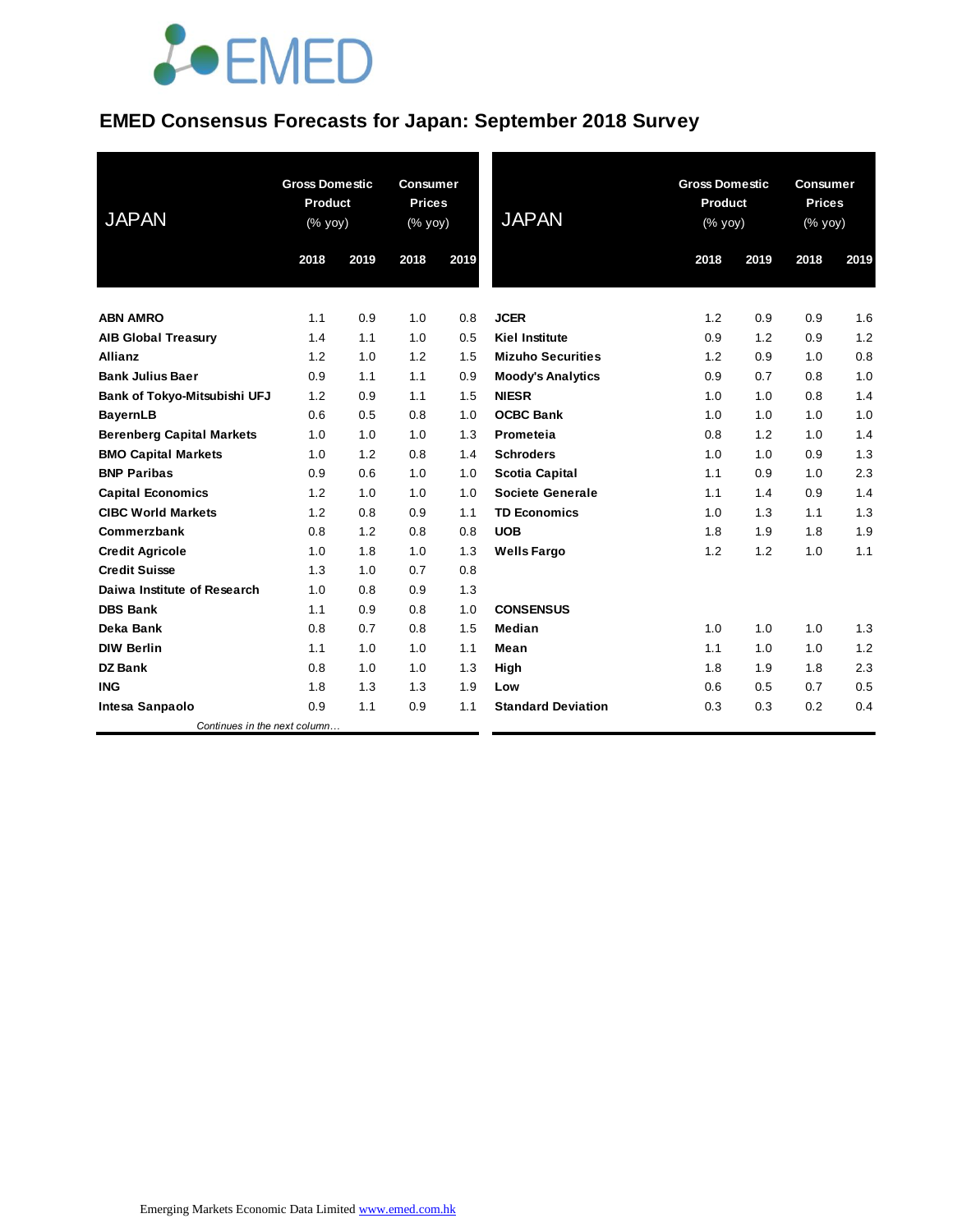# **JOEMED**

### **EMED Consensus Forecasts for China: September 2018 Survey**

| <b>CHINA</b>                     |      | <b>Gross Domestic</b><br>Product<br>(% yoy) |      | <b>Consumer</b><br><b>Prices</b><br>(% yoy) | <b>CHINA</b>              | <b>Gross Domestic</b><br>Product<br>(% yoy) |      | <b>Consumer</b><br><b>Prices</b><br>(% yoy) |      |
|----------------------------------|------|---------------------------------------------|------|---------------------------------------------|---------------------------|---------------------------------------------|------|---------------------------------------------|------|
|                                  | 2018 | 2019                                        | 2018 | 2019                                        |                           | 2018                                        | 2019 | 2018                                        | 2019 |
| <b>ABN AMRO</b>                  | 6.5  | 6.0                                         | 2.5  | 2.5                                         | Intesa Sanpaolo           | 6.6                                         | 6.3  | 2.2                                         | 2.2  |
| <b>Allianz</b>                   | 6.5  | 6.2                                         | 2.5  | 2.8                                         | <b>Kiel Institute</b>     | 6.6                                         | 6.1  | 2.1                                         | 2.3  |
| <b>Bank Julius Baer</b>          | 6.5  | 6.2                                         | 2.0  | 2.6                                         | <b>Moody's Analytics</b>  | 6.7                                         | 6.4  | 1.9                                         | 2.5  |
| <b>Bank of East Asia</b>         | 6.5  | 6.3                                         | 2.1  | 2.2                                         | <b>NIESR</b>              | 6.6                                         | 6.3  | 1.9                                         | 2.2  |
| <b>BayernLB</b>                  | 6.6  | 6.2                                         | 2.2  | 2.4                                         | <b>OCBC Bank</b>          | 6.6                                         | 6.4  | 1.8                                         | 2.5  |
| <b>BBVA</b>                      | 6.3  | 6.0                                         | 2.2  | 2.5                                         | Prometeia                 | 6.5                                         | 5.9  | 2.3                                         | 2.6  |
| <b>Berenberg Capital Markets</b> | 6.6  | 6.4                                         | 2.2  | 2.2                                         | <b>Schroders</b>          | 6.6                                         | 6.2  | 2.1                                         | 2.4  |
| <b>BMO Capital Markets</b>       | 6.6  | 6.2                                         | 2.0  | 2.0                                         | <b>Scotia Capital</b>     | 6.6                                         | 6.3  | 2.1                                         | 2.5  |
| <b>BNP Paribas</b>               | 6.4  | 6.1                                         | 2.1  | 1.9                                         | Societe Generale          | 6.6                                         | 6.1  | 2.3                                         | 2.6  |
| <b>Capital Economics</b>         | 6.7  | 6.5                                         | 2.0  | 1.5                                         | <b>UOB</b>                | 6.7                                         | 6.6  | 2.1                                         | 2.2  |
| Commerzbank                      | 6.5  | 6.2                                         | 1.7  | 2.3                                         | <b>Wells Fargo</b>        | 6.6                                         | 6.3  | 2.1                                         | 2.3  |
| <b>Credit Agricole</b>           | 6.6  | 6.4                                         | 2.5  | 1.6                                         |                           |                                             |      |                                             |      |
| <b>Credit Suisse</b>             | 6.5  | 6.2                                         | 1.9  | 2.0                                         |                           |                                             |      |                                             |      |
| Daiwa Institute of Research      | 6.5  | 6.3                                         | 2.0  | 2.1                                         |                           |                                             |      |                                             |      |
| <b>Danske Bank</b>               | 6.6  | 6.4                                         | 2.3  | 2.3                                         | <b>CONSENSUS</b>          |                                             |      |                                             |      |
| <b>DBS Bank</b>                  | 6.6  | 6.2                                         | 2.1  | 2.2                                         | Median                    | 6.6                                         | 6.3  | 2.1                                         | 2.3  |
| Deka Bank                        | 6.6  | 6.4                                         | 2.0  | 2.3                                         | Mean                      | 6.6                                         | 6.3  | 2.1                                         | 2.3  |
| <b>DIW Berlin</b>                | 6.5  | 6.3                                         | 2.0  | 2.4                                         | High                      | 6.8                                         | 6.7  | 2.5                                         | 2.8  |
| <b>DZ Bank</b>                   | 6.5  | 6.5                                         | 2.0  | 2.0                                         | Low                       | 6.3                                         | 5.9  | 1.7                                         | 1.5  |
| <b>ING</b>                       | 6.8  | 6.7                                         | 1.7  | 1.9                                         | <b>Standard Deviation</b> | 0.1                                         | 0.2  | 0.2                                         | 0.3  |
| Continues in the next column     |      |                                             |      |                                             |                           |                                             |      |                                             |      |